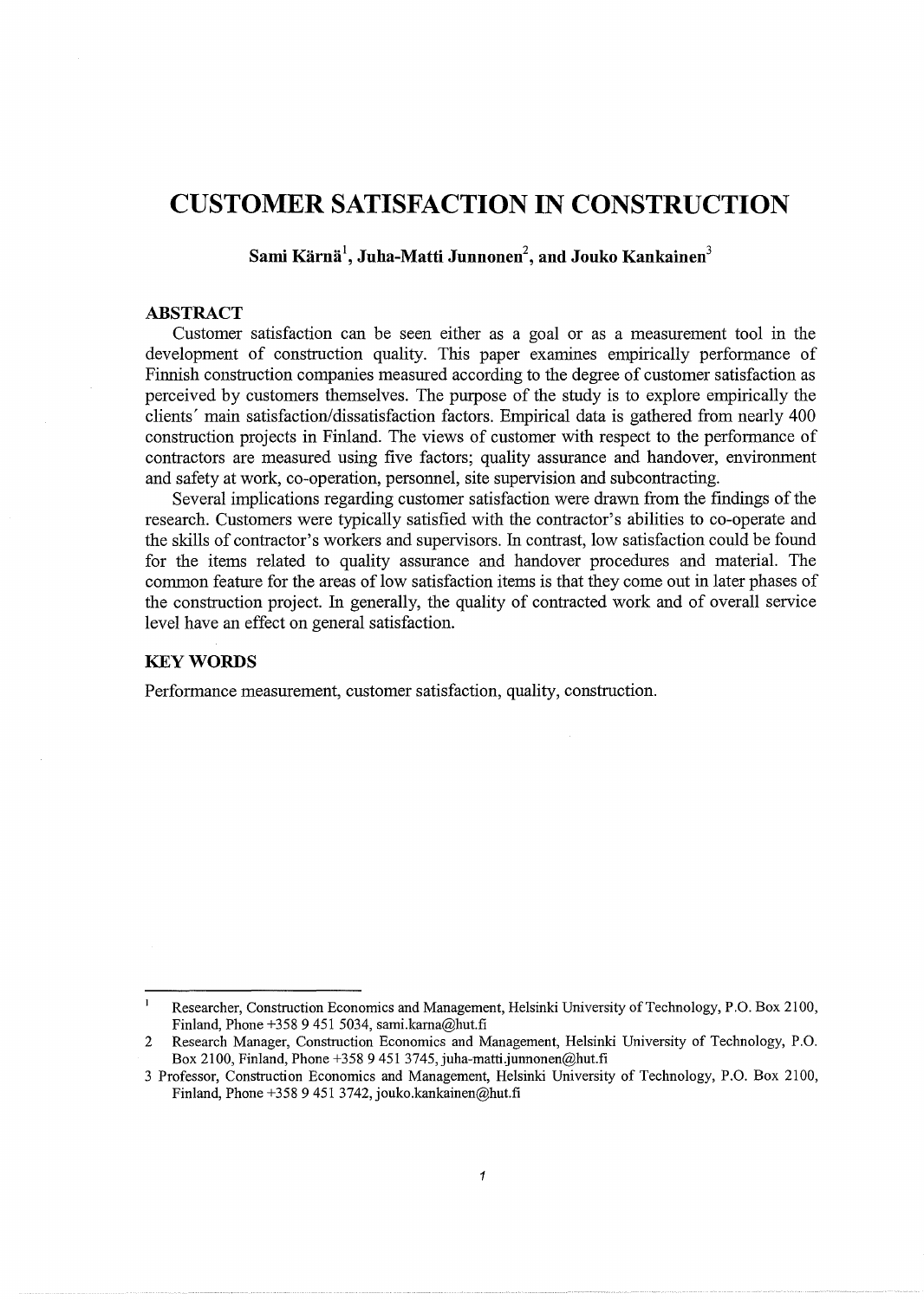#### **INTRODUCTION**

Customer satisfaction is an important factor in the development of the construction process and customer relationship. As construction companies face-increasing competition, greater attention continues to be placed on customer relationships and satisfied customers. Customer satisfaction enables construction companies to differentiate themselves from their competitors and create sustainable advantage. Many authors propose the importance of customer satisfaction and its use for evaluating quality from the customers' perspective (Barret, 2000; Torbica and Stroh, 2001; Maloney, 2002; Yasamis et al, 2002).

In order to measure customer satisfaction in construction, the main subjects must be identified. A customer may be defined as the owner of the project and the one that needs the constructed facility. In simple terms, the customer is the buyer of the product or service. Kamara (2000) describes the 'customer' as a body that incorporates the interests of the buyer of construction services, prospective users and other interest groups. In this paper, customer is considered as *a project owner or a general contractor in case of subcontracts* in contrast of wider perspective, whereby customer includes: the co-contractors and partners, project director, project team members, contractors and subcontractors, vendors and suppliers, users of the product and services and society.

The objective of this research is to examine and deepen the understanding of customer satisfaction in construction. The following sections discuss these efforts with a literature review. Subsequently, the results of an empirical study are presented. Finally a discussion and implications of the findings are presented.

#### **LITERATURE REVIEW**

Customer satisfaction is typically viewed as a predictor for such behavioural variables as loyalty and purchase intentions (Jones and Sasser, 1995; Anderson and Sullivan, 1993). According to Jones and Sasser (1995), complete customer satisfaction is the key to securing customer loyalty and generating superior long-term financial performance. Customer satisfaction also appears to have a stronger and more consistent effect on purchase intentions than does service quality (Cronin and Taylor, 1992). It is also widely noticed that high customer satisfaction leads to relationship strength and a deep state of collaboration has been found profitable (e.g. Storbacka et al, 1994). Anderson et al. (1994) examine briefly the links between customer-based measures (customer satisfaction) of firm performance and traditional accounting measures of economic returns. Their findings emphasise that firms, which achieve high customer satisfaction also enjoy superior economic returns. Companies use various forms of customer satisfaction approaches in developing and monitoring product/service offerings in order to manage and improve customer relationships. In addition, measuring customer satisfaction has several benefits for organisations:

- Improvement in communication between parties and enable mutual agreement
- a recognition of the demand of improvement in the process
- better understanding of the problems
- evaluation of progress towards the goal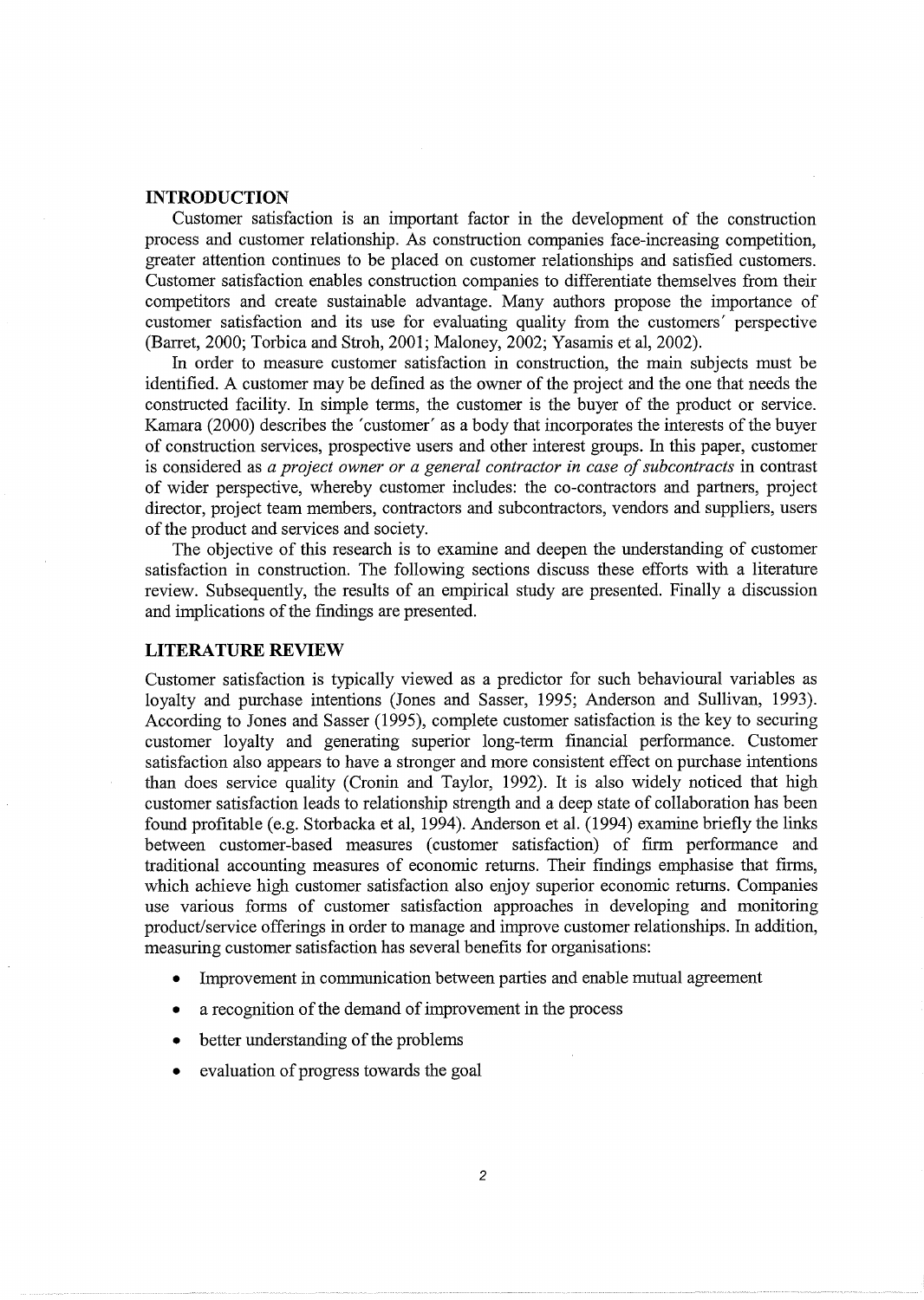• monitoring and reporting accomplished results and changes

To our knowledge, there are no common methods of measuring customer satisfaction in the construction industry. Torbica & Stroh (2001) emphasize that the use of "soft" performance criteria, such as customer satisfaction, in construction is at an early evolutionary stage. The research literature has focused on satisfaction with consumer goods and services but a widely used measure of industrial customers satisfaction does not exist (Torbica and Stroh, 2001; Homburg and Rudolph 2001). In addition, it is important to take into account that businessto-business marketing is more complex than consumer marketing. It is a more rationalized buying process; many more people and procedures are generally involved in the process, and products/services are more complex (e.g. Cooper and Jackson, 1988). Tikkanen and Alajoutsijarvi (2002) also argue that measurement models in industrial markets are too simplistic and mechanistic to take into account the complexity of real-life. Thus, the creation of a common satisfaction measurement and procedure is important in construction, where projects organizations and collaborative relationships often are of a 'one-off' nature.

In construction, the relationship between client and contractor constitutes a multilevel complex in which parties operate simultaneously and collaborate with in-groups of networks. Therefore, customer satisfaction in construction should be understood as a relationshipspecific rather than a transaction specific construct (see e.g. Homburgh and Rudolph, 2001). In contrast to other areas of production, where the relationship between client and supplier is frequently long term, the relationship in construction is periodic and dependent on the duration of the project. Generally, construction does not share the benefits of regular-line activities. As a result, traditional customer relationship management models that have been used in product manufacturing will not produce the best result in construction. In addition, the mutual co-operation between customer and contractor is strongly emphasised and the customer's performance has considerable implications for the outcome of the construction project. The complex nature of the construction process, changes in project organisation, and the uniqueness of each project make it difficult to exploit past experiences and customer feedback in the future.

Soetanto et al. (2001) additionally recognise the satisfactory performance of participants as a prerequisite to maintaining harmonious working relationships. They argue that satisfaction surveys provide information to project participants that can be used to help improve their performance. Results of their importance-performance analysis suggest that contractors need to improve their performance in most aspects of performance. In terms of criteria in need for improvement, both clients and architects considered completion of defects the priority. Barrett (2000) similarly see that client satisfaction is the ultimate measure of construction quality and will only be achieved if construction companies adopt a strong external orientation in order to address the full range of quality dimensions that impact on the client.

Customer satisfaction can be used for evaluation of quality and ultimately for assessment of the success of a company's quality improvement programme. According to Torbica and Stroh (2001), a quality improvement effort will lead to a higher product and service quality, which will lead to improved customer satisfaction. Their study has confirmed that implementation of TQM is positively associated with homebuyer satisfaction, and it is the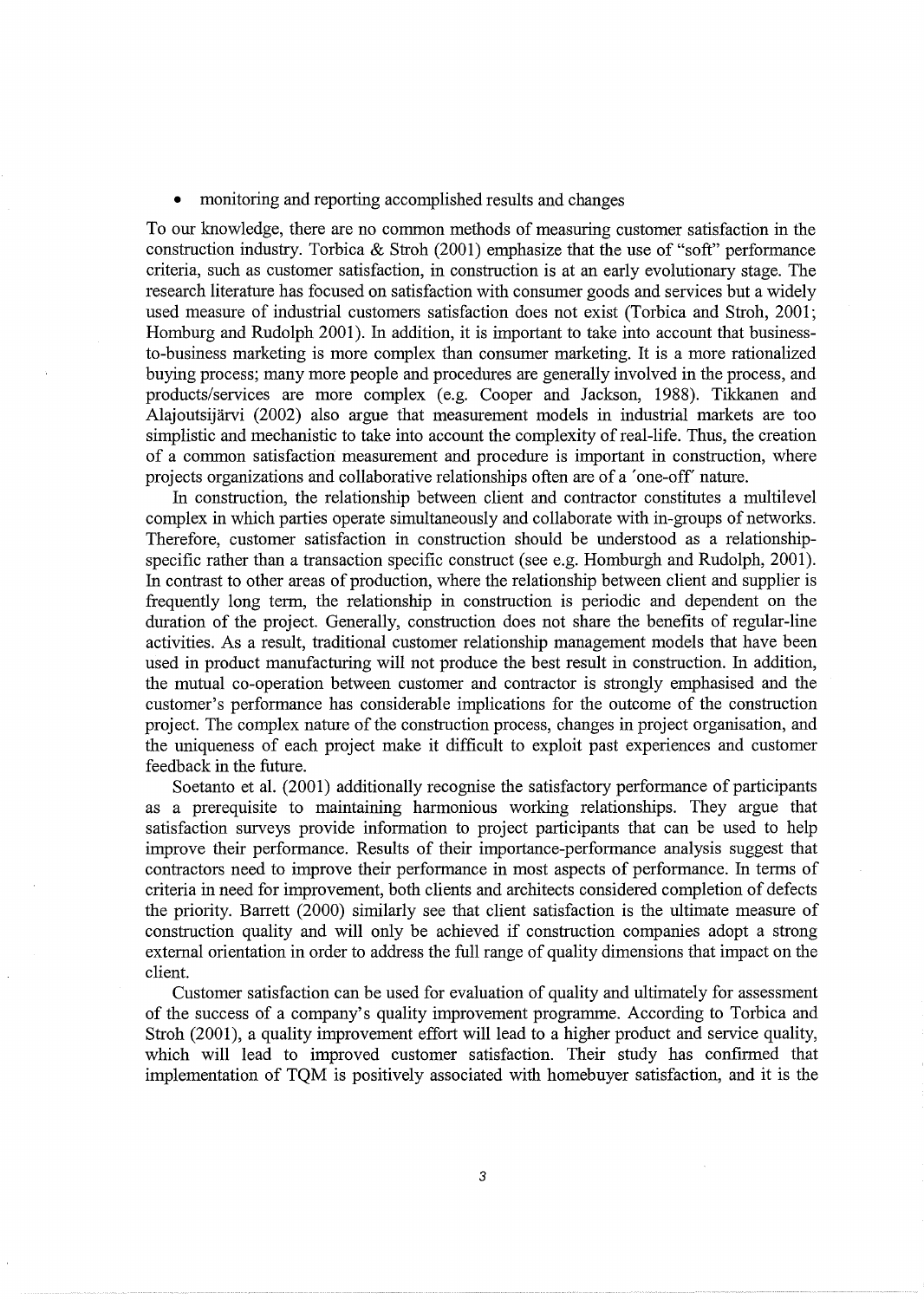"total offering" that generates the total degree of customer satisfaction. The customer satisfaction experienced with the constructed facility and the contracting service defines project-level quality in construction (Yasamis et al, 2002).

# **EXPECTATIONS AND QUALITY**

Customers' expectations and perceived service quality are the functions of customer satisfaction. Generally, the majority of researchers agree that the overriding model of satisfaction is the confirmation/disconfirmation model. The most well known models of perceived service quality, which are based on the disconfirmation paradigm, have been presented by Parasuraman et al. (1988). The disconfirmation model assumes that customers have certain preconceived expectations of a product or service before actually consuming it. These expectations create a frame of reference by which one makes comparative judgements and gains satisfaction. Customers compare the perceived performance of a product (service, good) with some performance standard. Customers are satisfied when the perceived performance is greater than standard (positively disconfirmed). Dissatisfaction is perceived when the performance falls short of the standard (negatively disconfirmed). When quality is ambiguous or difficult to evaluate, then expectations play a greater role in determining satisfaction. In addition, quality that falls short of expectations has a greater impact on satisfaction and repurchase intentions than quality that exceeds expectations (Andersson and Sullivan, 1993).

There has also been debate among researchers concerning the distinction between service quality and customer satisfaction. A wide range of recent literature suggests that service quality and customer satisfaction are conceptually distinct but closely related constructs, and recent evidence suggest that satisfaction is an antecedent of service quality. Perceived quality precedes satisfaction, which is closely related to the customers behavioural responses (Bitner et al, 1990; Cronin and Taylor, 1992). Ojasalo (1999) associates service quality with the words "evaluation" and "opinion", and satisfaction with the word "feeling".

Customer satisfaction can be experienced at the specific encounter level or at an overall level of satisfaction. Service encounter satisfaction is the customer's satisfaction or dissatisfaction with a discrete service encounter. Overall satisfaction is the customer's overall satisfaction or dissatisfaction with the organization based on all encounters and experiences with that particular organization. It is a question of the accumulation of satisfaction in the relationship. Cumulative satisfaction is a more fundamental indicator of the firm's past, current, and future performance. According to Andersson et al (1994), it is the cumulative satisfaction that motivates a firm's investment in customer satisfaction. A customer can be dissatisfied with a specific service encounter, but satisfied overall based on evaluation of the total purchase.

We argue that benefits of high customer satisfaction in the construction are not as straightforward as stated in other areas of production. The main reason for this is the temporary, unique and one-off nature of construction. As stated earlier, distinguishing characteristics of projects will broadly affect the relationship between the customer and the contractor.

Thus, customers' expectations play an important role in the evaluation of performance. Customer satisfaction in the construction industry can be defined as how well a contractor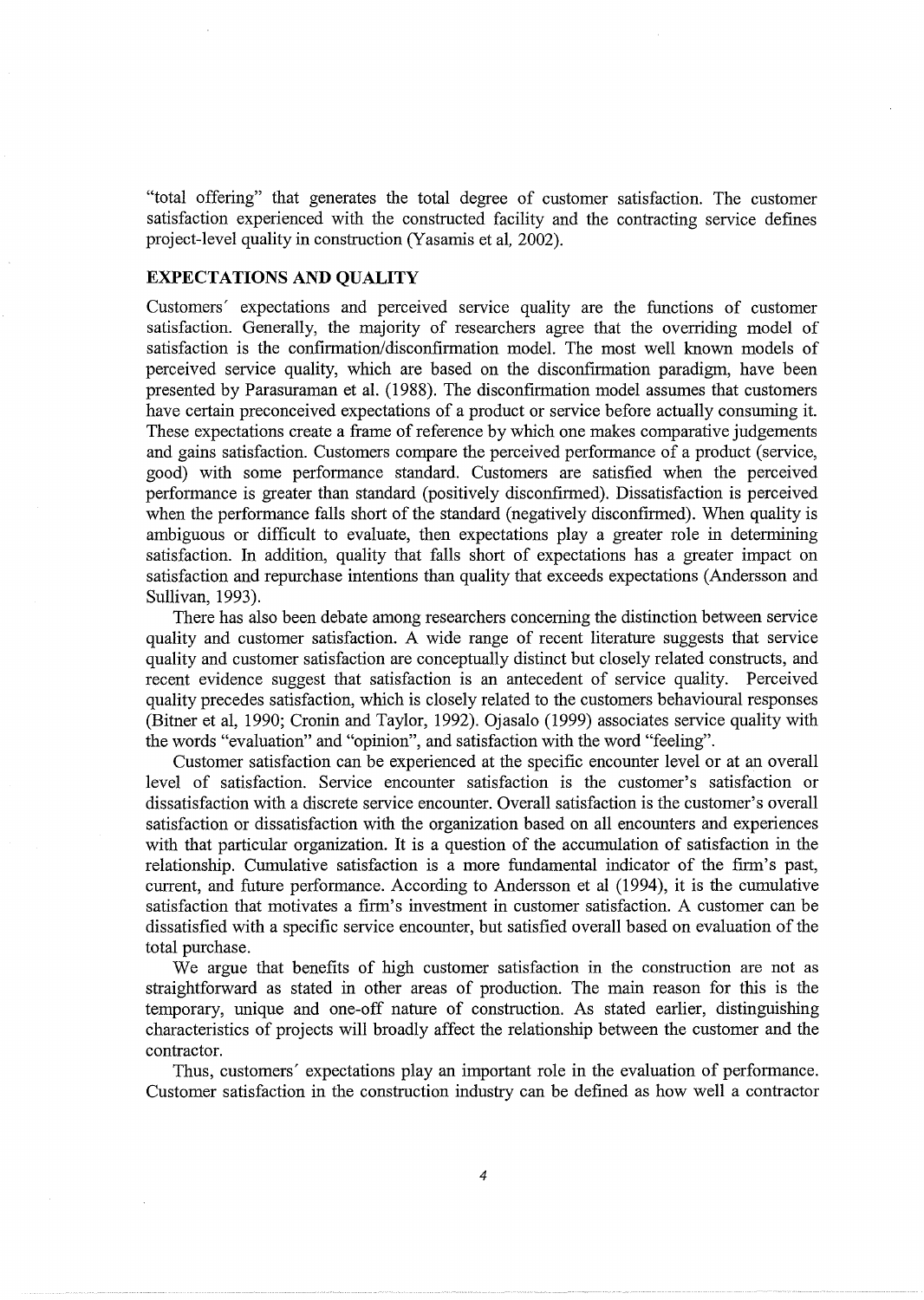meets the customer's expectations. The customer formulates expectations as to what will happen as a result of an action when selecting a particular contractor. The customer's expectations of construction are a function of several factors: the customer's past or direct experiences with the contractor and similar contractors, word of mouth about the contractor, and the customer's personal needs. In addition, a contractor's marketing activities and image and the customer's own investment in the project and the relationship affect customers' expectations.

In construction, customer satisfaction does not guarantee loyalty (future work with that customer). A contractor's selection criteria are mainly based on price but also on the contractor's technical and financial capability and previous experiences of the contractor's competence. Satisfaction is therefore reflective of customers' experiences of and confidence in the contractors' abilities and co-operation. A dissatisfied customer will not work with that contractor in the future but a satisfied customer would not necessarily guarantee future projects to contractor. Therefore, the main benefit of high customer satisfaction for a contractor is the opportunity to remain a customer's potential partner in the future. However, the essential objective in improving customer satisfaction is to achieve client loyalty, which can lead, for example, to partnering arrangements. A customer also perceives how he receives the product and how he experiences the simultaneous production and consumption process, which emphasise the meaning of contractors' ability to co-operate (Grönroos, 2000).

## **SATISFACTION SURVEY**

This survey was gathered up by using RALA's (the Construction Quality Association) client feedback data. RALA is an independent joint association representing clients, contractors and consultants in Finland. Its aim is to promote prerequisites of construction quality through three tools: certification of competence, certification of quality systems and project feedback system. The basis of RALA's feedback system is the standard evaluation, which is part of each project (figure 1). In practice, the client (owner, or general contractor in case of subcontracts) fills in a form at project conclusion and delivers it to RALA.

The performance criteria used was developed in expert meetings with a wide range of representatives from construction management and the real estate industry in Finland. Feedback system measures contractors performance using a 22-item scale according to five subheadings, namely 1) quality assurance and handover procedures, 2) environment and safety at work, 3) functional modes of co-operation, 4) personnel, 5) site supervision and subcontracts of the contractor. Evaluated factors are shown in table 1 (italicized items are subheadings). The scale used throughout is from 1 (indicating very high dissatisfaction) to 5 (indicating very high satisfaction) for all the items. Gathering the survey data contains 346 projects. The mix of project-types was: office (54%), residential (27%) and other (consisting of industrial and infrastructures) project types (19%).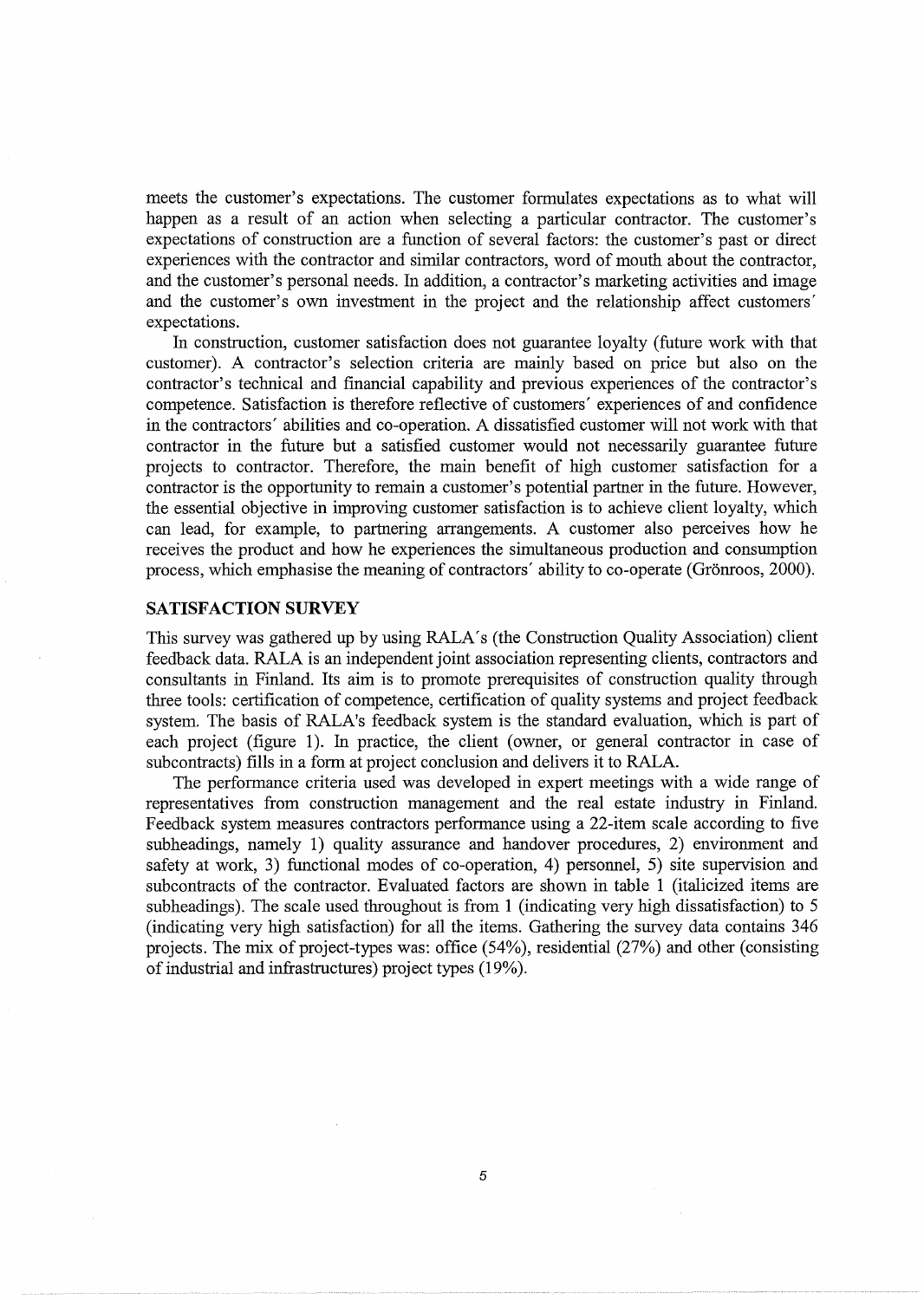

Figure 1: RALA's feedback system

## **RESULTS**

This section outlines the results from analyses that were conducted on empirical data obtained from the survey. Table 1 summarizes the different factors of customer satisfaction in the construction process. The means vary from 2,96 (workability of handover material and maintenance manual) to 3,83 (capacity of supplier's personnel for co-operation). The overall customer satisfaction rate is 3,45.

| Factor                                 | Variable                                                              | Mean | <b>StD</b> | Rank           |
|----------------------------------------|-----------------------------------------------------------------------|------|------------|----------------|
| Quality assurance<br>and hand over     | Contracted work quality                                               |      | 0,80       | 7              |
|                                        | Management and implementation of agreed quality assurance procedures  | 3,26 | 0.91       | 19             |
|                                        | Workability of handover material and maintenance manual<br>2,96       |      | 1,08       | 22             |
|                                        | Quality of assignment material and maintenance manual                 | 3,21 | 0.86       | 21             |
|                                        | Degree of completion at handover inspection                           | 3,34 | 1,01       | 15             |
|                                        | Repair of defects and deficiencies noticed during handover inspection | 3,28 | 1,04       | 18             |
| Environment and<br>safety at work      | Cleanliness and order on site                                         | 3,33 | 0,83       | 16             |
|                                        | Management of work safety on site                                     | 3,42 | 0,77       | 11             |
|                                        | Management of environmental issues and related know-how on site       | 3,31 | 0,76       | 17             |
|                                        | Tending to official obligations                                       | 3,69 | 0,83       | 4              |
| Personnel<br>Co-operation              | Skill of supplier's work supervisors                                  | 3,73 | 0,94       | 3              |
|                                        | Skill of supplier's workers                                           | 3,48 | 0,75       | 8              |
|                                        | Commitment of supplier's employees to set goals                       | 3,38 | 0.83       | 13             |
|                                        | Capacity of supplier's personnel for co-operation                     | 3,83 | 0,96       | 1              |
|                                        | Agreement about changes                                               | 3,58 | 0,89       | 5              |
|                                        | Tending to notices of defect                                          | 3,36 | 0,91       | 14             |
|                                        | Information flow on site                                              | 3,42 | 0,82       | 12             |
|                                        | Access of supplier's employees                                        | 3,79 | 0,88       | $\overline{c}$ |
|                                        | Quality of overall service level                                      | 3,54 | 0,87       | 6              |
| Site supervision and<br>subcontracting | Conformity of supplier's subcontracting to contract                   | 3,47 | 0,82       | 10             |
|                                        | Tending to site supervision duties                                    | 3,48 | 0,87       | 9              |
|                                        | Adherence to schedule in accordance with common agreements            | 3,26 | 1,10       | 20             |
|                                        | <b>Overall satisfaction</b>                                           | 3,45 |            |                |

Table 1: Means, standard deviation, rank and overall satisfaction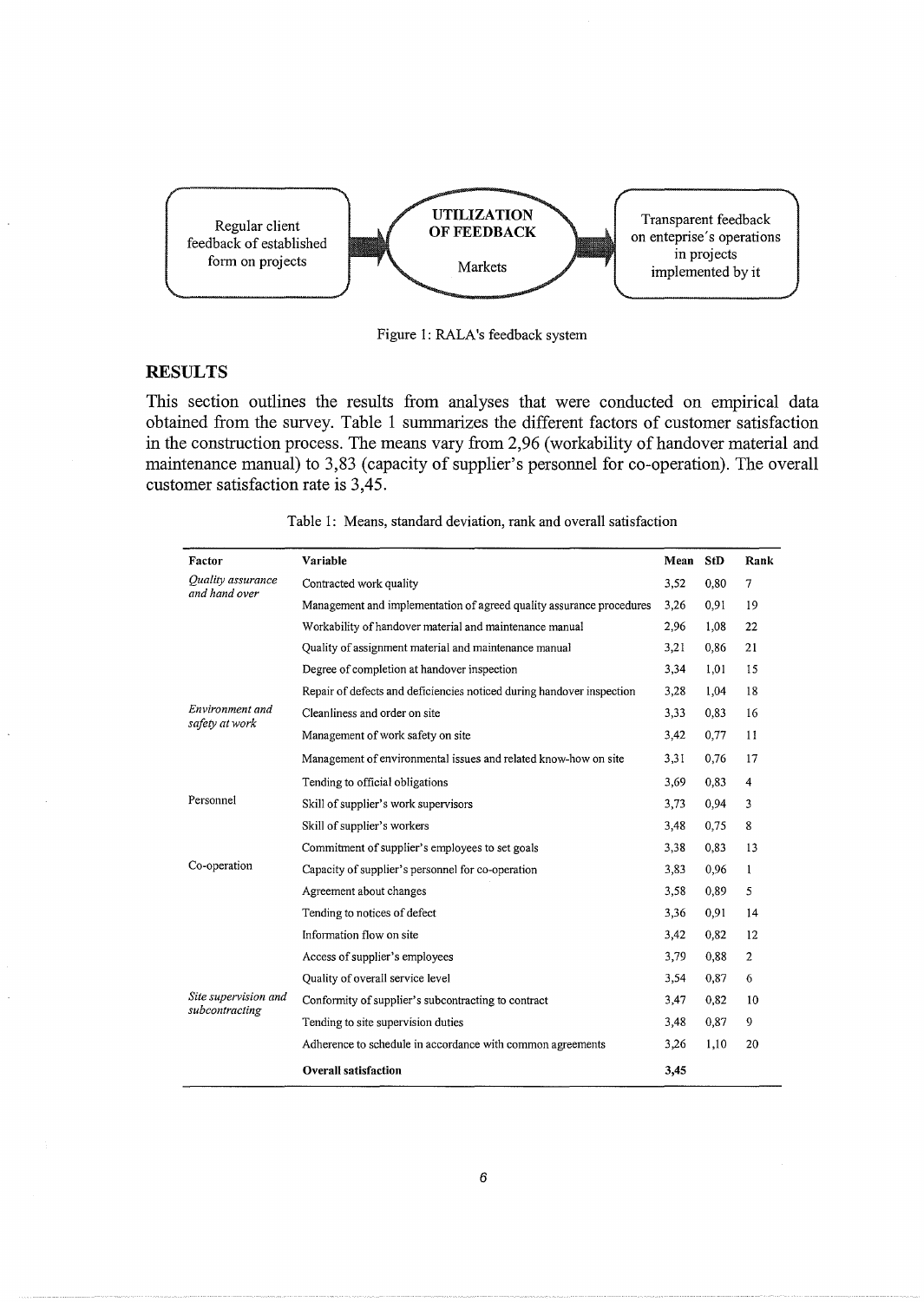There is an extensive difference between the loyalty of merely satisfied and completely satisfied customers. Customers who are just satisfied fmd it easy to switch suppliers when a better offer comes along and the level of customer satisfaction emphasise in markets where competition is intense (Kotler, 1994; Jones and Jasser, 1995). Figure 2 illustrates percentage distributions of respondents' view related to five main factors. It can be seen from the figure that the values for "completely satisfied" range from 12,1 percent (QA and handover) to 26,3 percent (Co-operation). Approximately half of the respondents were satisfied (range 4), 2,0 percent were dissatisfied (range 1-2) and 26 percent were neutral (not satisfied/not dissatisfied) to the contractors performance. In summary, almost 30 percent of the respondents were less than satisfied.





A regression analysis was applied to identify those factors that have the greatest influence on overall satisfaction. Quality, environment and safety at work, personnel, co-operation and site supervision, and subcontracting were used as the predictor variables, and the overall customer satisfaction score as the outcome variable. The overall satisfaction score was produced by summing the mean satisfaction ratings of the five variables and dividing by five. The results of the analyses are presented in table 2.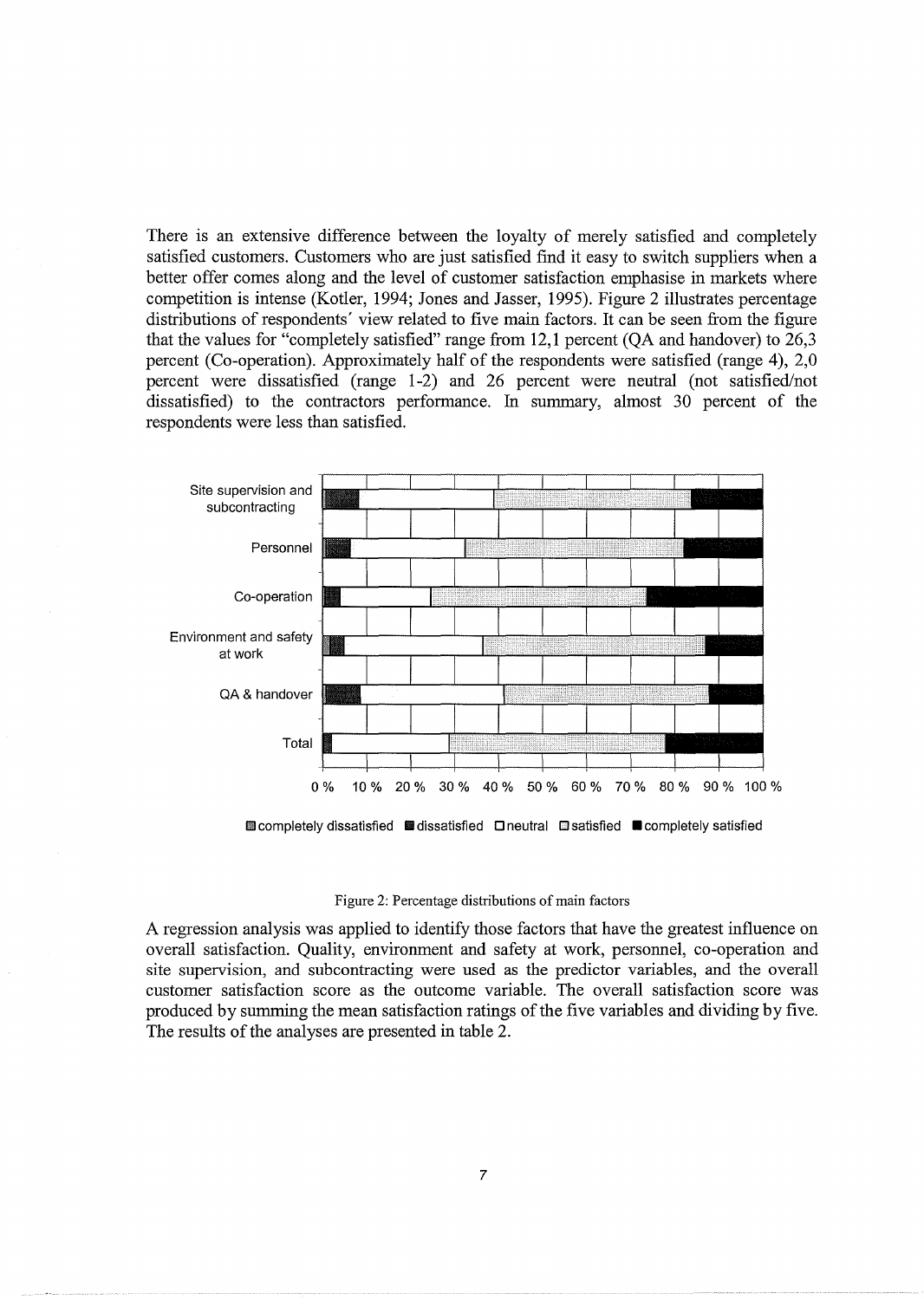The F value (9890,639) is highly significant ( $p<0,000$ ). As shown in Table 2, the factors concerning quality and co-operation have a strong effect on overall satisfaction. Therefore, these factors can be used as a basis for improving overall satisfaction.

|                                     | Coefficients |        |
|-------------------------------------|--------------|--------|
| Quality assurance and handover      | 0,292        | 34,301 |
| Environment and safety at work      | 0.094        | 16,713 |
| Co-operation                        | 0,316        | 35,389 |
| Personnel                           | 0,137        | 20,022 |
| Site supervision and subcontracting | 0,136        | 16,443 |

Table 2: Results of multiple regression analyses

**Note:** Overall F=9890,636; p<O,OOO

In order to further illustrate the relationship between contracted work quality and quality of overall service level, a cross-tabulation procedure was been employed. The data of both dimensions were collapsed into a three-point scale (low, medium and high). The result of the cross-tabulation is summarized in Table 3. The entry in each cell indicates the number of respondents corresponding to that particular cell, and the values in brackets are the corresponding percentages of the total respondents.

Table 3: Cross-tabulation results between contracted work quality and quality of overall service level

|                    | Contracted work quality |      |        |      |      |      |       |      |
|--------------------|-------------------------|------|--------|------|------|------|-------|------|
| Quality of overall | Low                     |      | Medium |      | High |      | Total |      |
| service level      | n                       | (%)  | n      | (%)  | n    | (%)  | n     | (%)  |
| Low                | 24                      | 6,9  | 11     | 3,2  |      | 0,3  | 36    | 10,4 |
| Medium             | 13                      | 3.8  | 73     | 21.1 | 24   | 6.9  | 110   | 31,8 |
| High               | 5                       | 1.4  | 28     | 8.1  | 167  | 48.3 | 200   | 57,8 |
| Total              | 42                      | 12.1 | 112    | 32.4 | 192  | 55.5 | 346   | 100  |

The cross tabulation provides information about the percentage of respondents whose perception of quality of overall service level and contracted work quality are either low and low, medium and medium or high and high. It can be seen from the table that there is complete agreement regarding 76,3 percent of the respondents' perceptions of the service level and contracted work quality. "Other" combinations demonstrate a mainly medium-high axis. Respondents whose perceptions of service level are low report poor levels of contracted work quality and so forth. An increase in one is likely to lead to an increase in another. This result indicates that there exists a dependency between quality of overall service level and contracted work quality.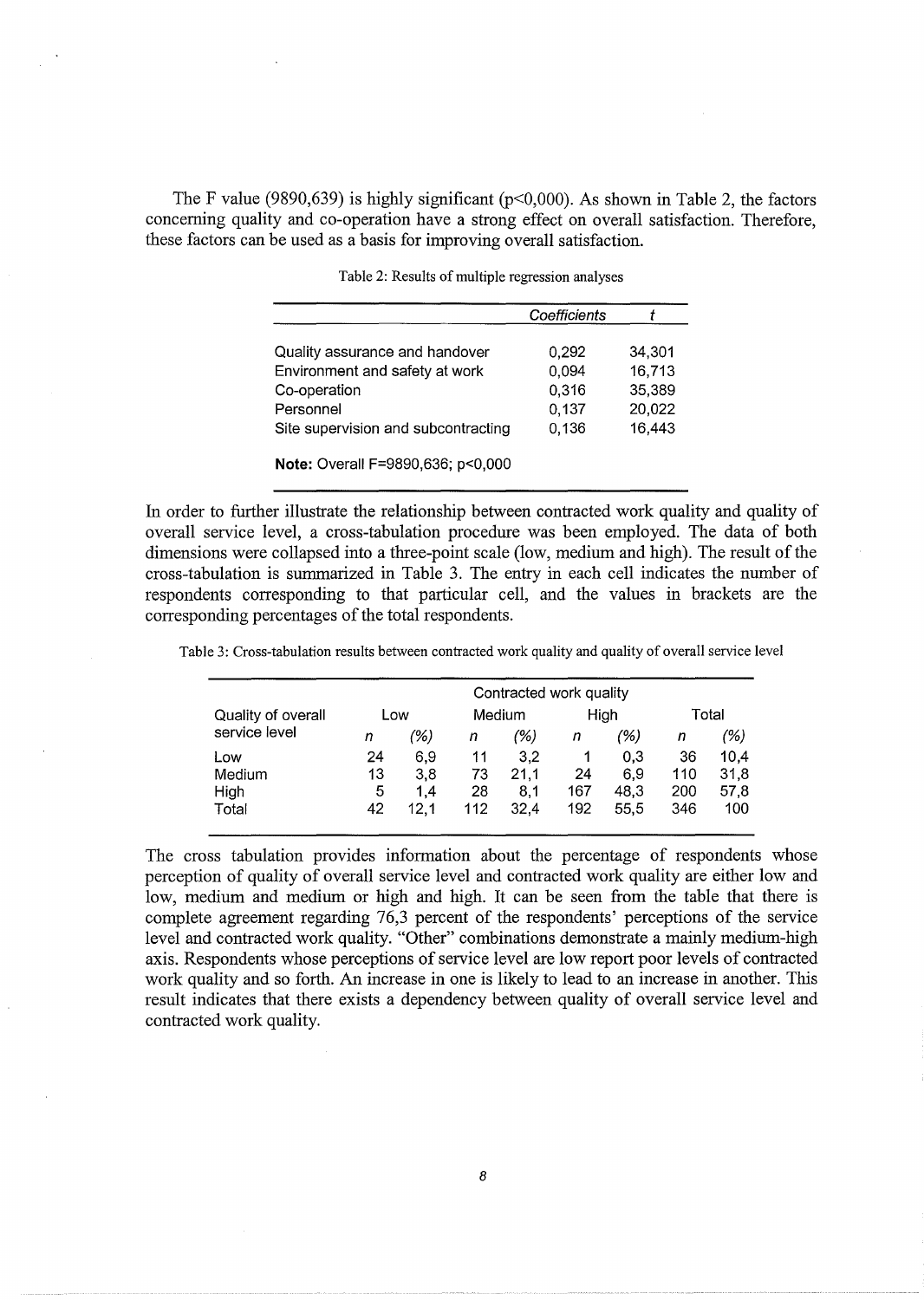#### **DISCUSSION AND CONCLUSION**

This article has reviewed customer satisfaction in the Finnish construction industry. Several implications regarding customer satisfaction in the construction were drawn from the findings of the research. Customers were typically satisfied with the contractor's abilities to co-operate and the skills of contractor's workers and supervisors. However, low satisfaction could be found for the items related to quality assurance and handover: workability of handover material and maintenance manual, quality of assignment material, maintenance manual and repair of defects and deficiencies noticed during handover inspection. The result was a surprise, because a broadly held assumption in the construction industry is that constructors' abilities to co-operate are rather poor.

The common feature of the low satisfaction items according to this survey is that they come out in later phases of the construction project and they also require mutual co-operation between parties. The result can also suggest that contractor and client have not planned the completion stage or it has been poorly designed. Although not explicitly stated in the result, it could indicate that there might be a problem in managing schedules. Construction delay and overrun is a critical issue in the construction business and it has a strong influence on the success of a project. The result of the regression analysis shows that items related to quality assurance and handover have a strong impact on overall customer satisfaction. Contractors' ability to co-operate can reduce the impact of poor quality assurance in the completion stage.





Figure 3 illustrates the construction schedule and changes in customer satisfaction during the process. The customer is satisfied with the schedule at the beginning of the process, and dissatisfied during the rest of it. When the customer becomes aware that the schedule does not hold, customer satisfaction towards the schedule changes significantly, from a high to a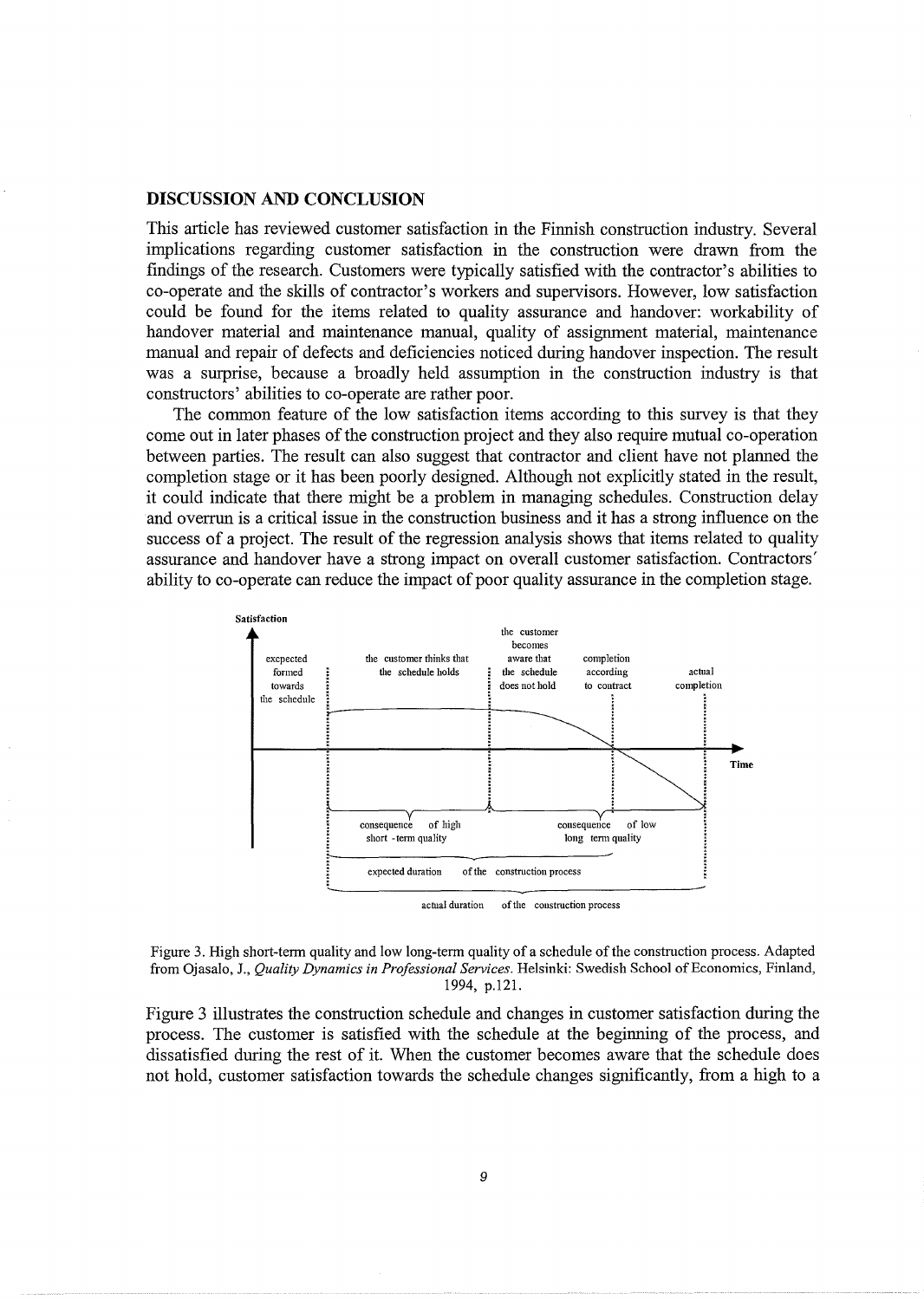low level. The reason for the low satisfaction remains during the rest of the process, if nothing changes.

The following situation can also derive from deficient communication in the construction process. The contractor is somehow unable to communicate essential issues, such as schedule, to the customer. In our experience, the reason for this throughout the industry is optimism; the contractor believes that things are going to change for the better, even if the assumption it is not realistic. It is also widely noticed that contractors skate around negative subjects in communication with the customer. On the other hand, by well-timed communication it is also possible to reduce the consequences of failure in managing schedules. The previous situation can be illustrated by situations in which contractors pursue short-term customer satisfaction at the expense of long-term quality and high customer satisfaction.

#### **LIMITATIONS AND DIRECTIONS FOR FURTHER RESEARCH**

While this study is among the first to measure customer satisfaction in the Finnish construction industry, it is not without limitations. The evaluation process from the first experiences of RALA's feedback system is at an early stage, but there are yet some viewpoints to consider more closely.

Firstly, the background of the respondent must be determined more precisely on the survey. As mentioned earlier in this paper, the client (owner, or general contractor in case of subcontracts) fills in a form at project conclusion and delivers it to RALA. It is important to take into account that, depending on the respondent's role in the construction process, he/she might have a different role and distance to the construction project. In other words, it is a question of levels of customership; in which levels in the organisation measurement has been taken. For example, it is strongly possible that the project consultant as a client's representative measures success of the project differently to the client's project manager. Schellhase et al (1999) emphasise that if several people are involved in the decision process, it is not sensible to limit the survey to one person at the company when collecting data on customer satisfaction. Indeed, if possible the satisfaction of all members of the client's project team should be surveyed. Although it could be difficult to create a situation in which no one dominates the discussion.

A customer feedback system should tend to develop so as to measure contractors' actual perceived performance and perceived importance of the factors, for example by using a three-dimensional approach:

- basic requirements, "must-be" factors which always cause dissatisfaction
- clients explicitly revealed requirements, which constitutes the basis of contractors' selection criteria
- excitement requirements, which have a positive effect on customer satisfaction when customers' expectations are exceeded

RALA's customer feedback system gives opportunities for benchmarks of customer satisfaction within the construction industry in Finland. These benchmarks enable organizations to monitor customer perceptions of their service and to improve their service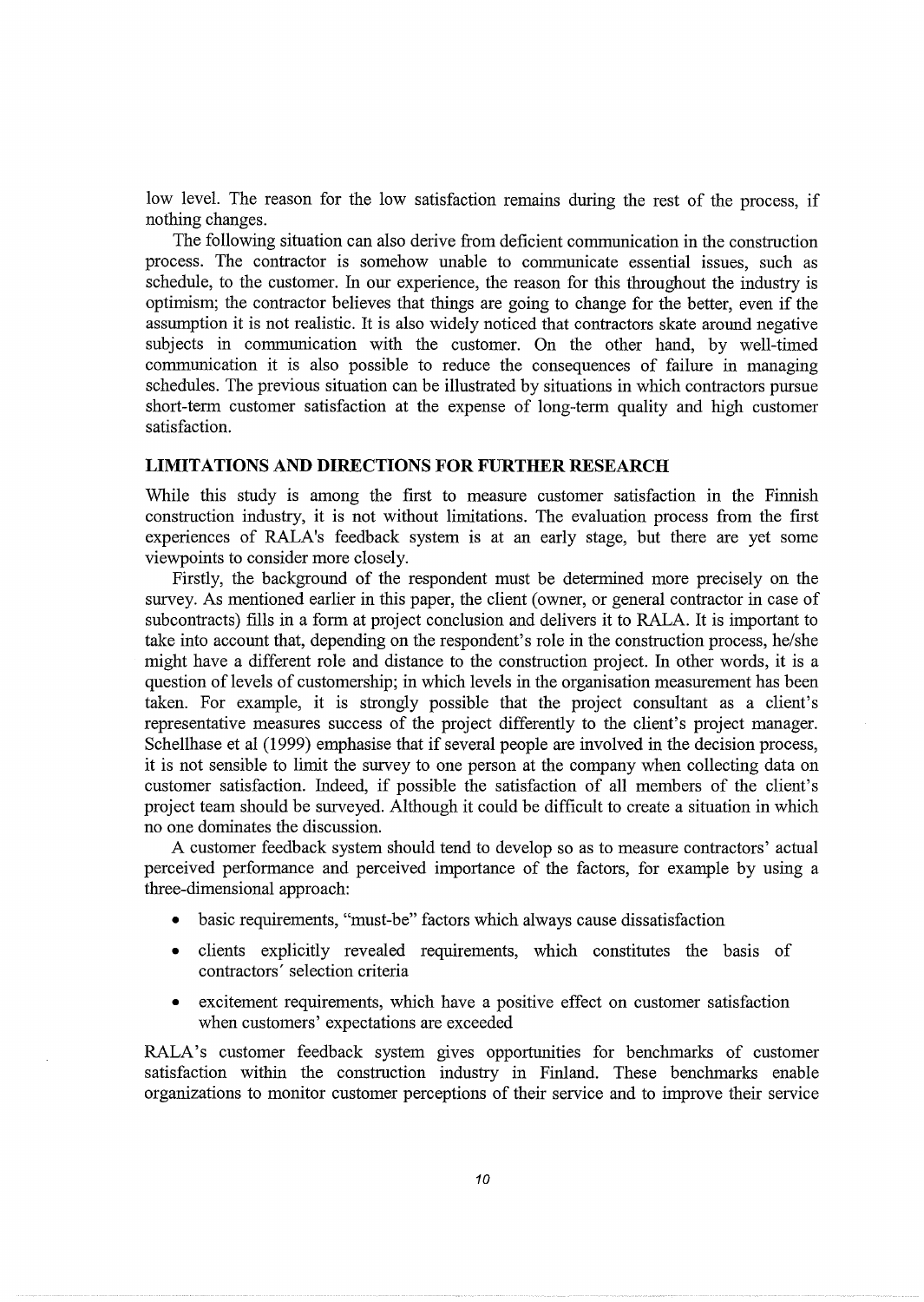performance. Reference groups for benchmarks could develop, for example, according to branches of the industry, size of the construction company or the size of the projects. However, feedback system provides a workable and resource-saving alternative for collecting customer feedback. Feedback information may be considered more objective than a contractor's own feedback surveys, because social interaction components do not exist.

#### **ACKNOWLEDGEMENTS**

The authors wish to thank the industrial partners, RALA (the Construction Quality Association) and Tekes (National Technology Agency of Finland) that have made this research possible.

#### **REFERENCES**

- Anderson, E.W., Fornell, C., Lehmann, D.R. (1994). "Customer Satisfaction, Market Share, and Profitability: Findings from Sweden." *Journal of Marketing.* Vol. 58, pp. 53-66.
- Anderson, E.W., Sullivan, M.W. (1993). "The Antecedents and Consequences of Customer Satisfaction for Firms." *Marketing Science.* Vol. 12 No.2, pp. 125-143.
- Barrett, P. (2000). "Systems and relationships for construction quality." *International Journal of Quality* & *Reliability Management.* Vol. 17 Nos. 4/5, pp. 377-392.
- Bitner, J.B., Booms B.H., and Tetreault M.S. (1990). "The Service Encounter: diagnosing favourable and unfavourable incidents". *Journal of Marketing.* Vol. 54 No.1, pp. 71-84.
- Cooper, P.D. and Jackson, R.W. (1998). Applying a Services Marketing Orientation to the Industrial Services Sector. *Journal of Services Marketing.* Vol. 2 No.4, pp. 67-70.
- Cronin, J.J and Taylor S.A. (1992). "Measuring Service Quality: a re-examination and extension." *Journal of Marketing.* Vol. 56, pp. 55-68.
- Grönroos, C. (2000). Service Management and Marketing -a customer relationship management approach,  $2^{nd}$  ed. John Wiley & Sons, LTD.
- Homburg C. and Rudolph B. (2000). "Customer Satisfaction in Industrial Markets: dimensional and multiple role issues." *Journal of Business Research.* Vol. 52, pp. 15-33.
- Jones T.O. and W.E. Sasser (1995). "Why Satisfied Customers Defect." *Harvard Business Review,* Nov-Dec, pp. 88-99.
- Kamara, J.M., Anumba, C.J. (2000). Establishing and processing client requirements-a key aspect of concurrent engineering in construction. Engineering Construction and Architectural Management. Vol.7 No.1, pp. 15-28.
- Kotler, P. (2000). Marketing Management. The Millennium Edition. Prentice Hall International, Inc.
- Liljander, V. (1995). "Comparison standards in perceived service quality". *Publications of the Swedish School of Economics and Business Administration,* Nr 63. Helsinki.
- Maloney, W.F. (2002). "Construction product/service and customer satisfaction." *Journal of Construction Engineering and Management,* November/December, pp. 522-529.
- Ojasalo, J. (1999). "Quality dynamics in professional services." *Publications of the Swedish School of Economics and Business Administration, Nr 76. Helsinki.*